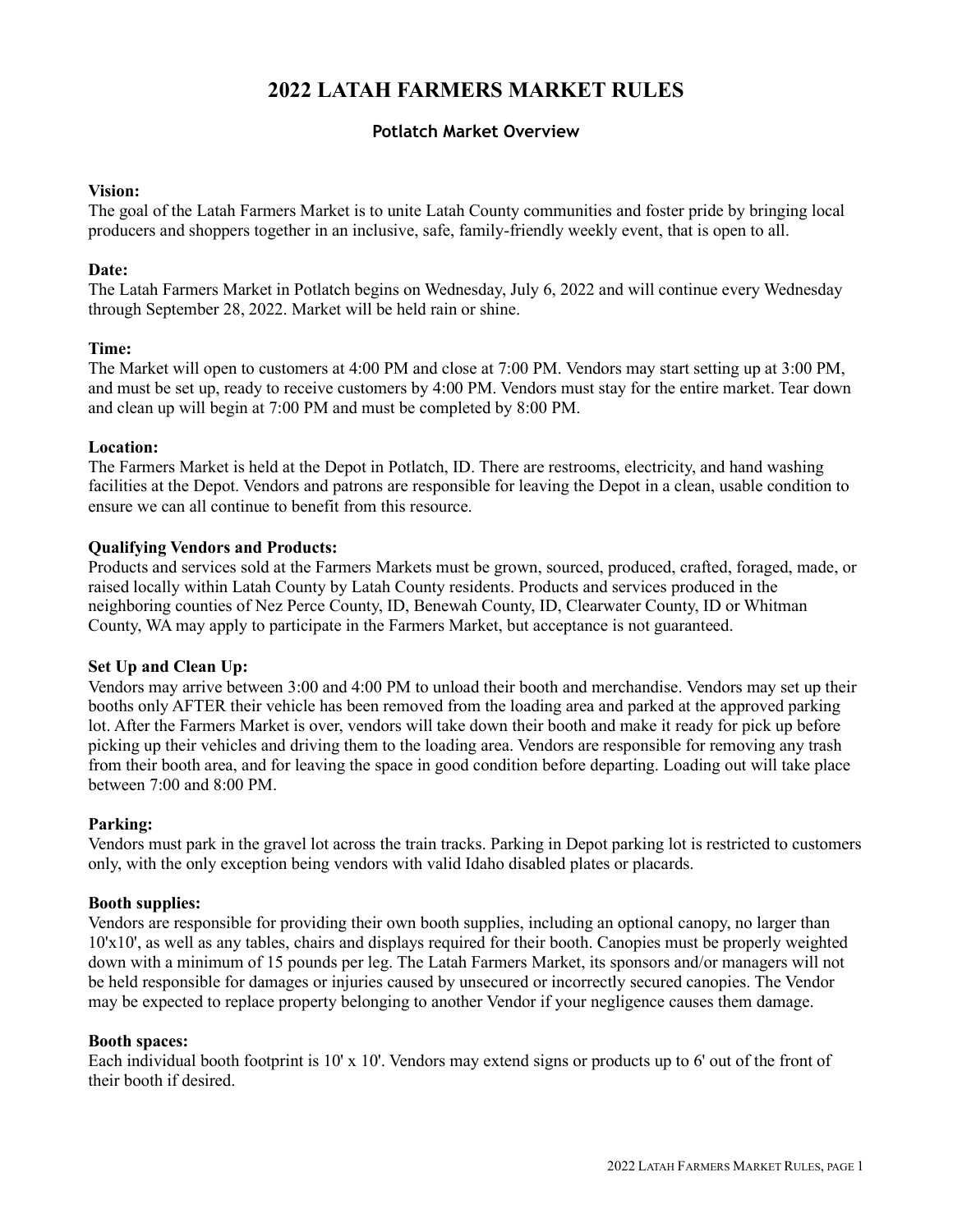#### **Power at booth:**

Electrical outlets are available for a very limited number of vendors each week, and must be reserved in advance. Only U/L approved extension cords with GFCI power strip may be used. Cords must be covered to prevent hazard to the public. Preference for electrical outlet use will be given to food trucks and hot food vendors.

#### **Cost:**

Vendor fees are based on a voucher system. The more market vouchers you purchase at a time, the lower the cost per market. There will be no refunds issued for any unused market vouchers.

#### **MARKET VOUCHER PRICING STRUCTURE FOR POTLATCH**

Full season – 12 market vouchers  $\omega$  \$5.00 = \$60.00 Half season – 6 market vouchers  $\omega$ , \$8.00 = \$48.00 One-time – 1 market voucher  $\omega$  \$10.00 = \$10.00 There is no refund for unused market vouchers.

# **Non-Profits:**

There is no charge for 10' x 10' booths held by qualifying non-profits. Larger booths or a second booth for nonprofits will be charged the second booth fee. Non-profits that sell merchandise at the Market are still responsible for obtaining an Idaho State Tax Commission Seller's Permit.

# **Food Trucks:**

Advance reservation is required for participation, along with a list of what resources are required at the parking site, (i.e. power, water, etc.) Food trucks are subject to the same fees as other vendors.

#### **Reservation:**

Vendors should notify Market Management of their intent to participate in the weekly market by the Monday prior to that Wednesday's market. Booth spaces will be assigned upon arrival at the market. Preference will be given to Full Season and Half Season vendors. Walk on vendors are welcome, but must arrive no later than 3:00 PM on Wednesday to qualify for participation, and participation is subject to space and availability.

#### **Cancelation:**

If you are unable to attend a Market for which you are scheduled, please notify management no later than the Tuesday before the market. Any vendor who repeatedly fails to notify management of absences will lose their preferred booth location, and may be denied participation in future markets without refund.

#### **Securing a booth:**

- Fill out the online Vendor Application on the website at [www.latahfarmersmarket.com.](http://www.latahfarmersmarket.com/) Or email [latahfarmersmarket@hotmail.com](mailto:latahfarmersmarket@hotmail.com) to request a copy of the Vendor Application.
- Submit the completed Vendor Application, a copy of your completed Idaho ST-124, Temporary Seller's Permit or Regular Seller's Permit number, along with your signed Hold Harmless agreement, and any additional compliance documentation to [latahfarmersmarket@hotmail.com.](mailto:latahfarmersmarket@hotmail.com)
- You will receive confirmation from the Market Management that your application has been received, and that your booth is reserved.
- Pay for your booth online or make arrangements to pay in person at the Market.

#### **Idaho Sales Tax Reporting:**

Market Vendors must register for the Latah Farmers Market with the Idaho State Tax Commission to obtain a Temporary Seller's Permit for the event. Vendors will receive instructions on how to register as a seller for the Latah Farmers Market with the Idaho State Tax Commission when their application is approved to participate in the Market. The State Tax Commission will be checking for tax compliance throughout the Market Season. All Market Vendors are required by law to have a copy of their sales tax form in their Vendor space at all times.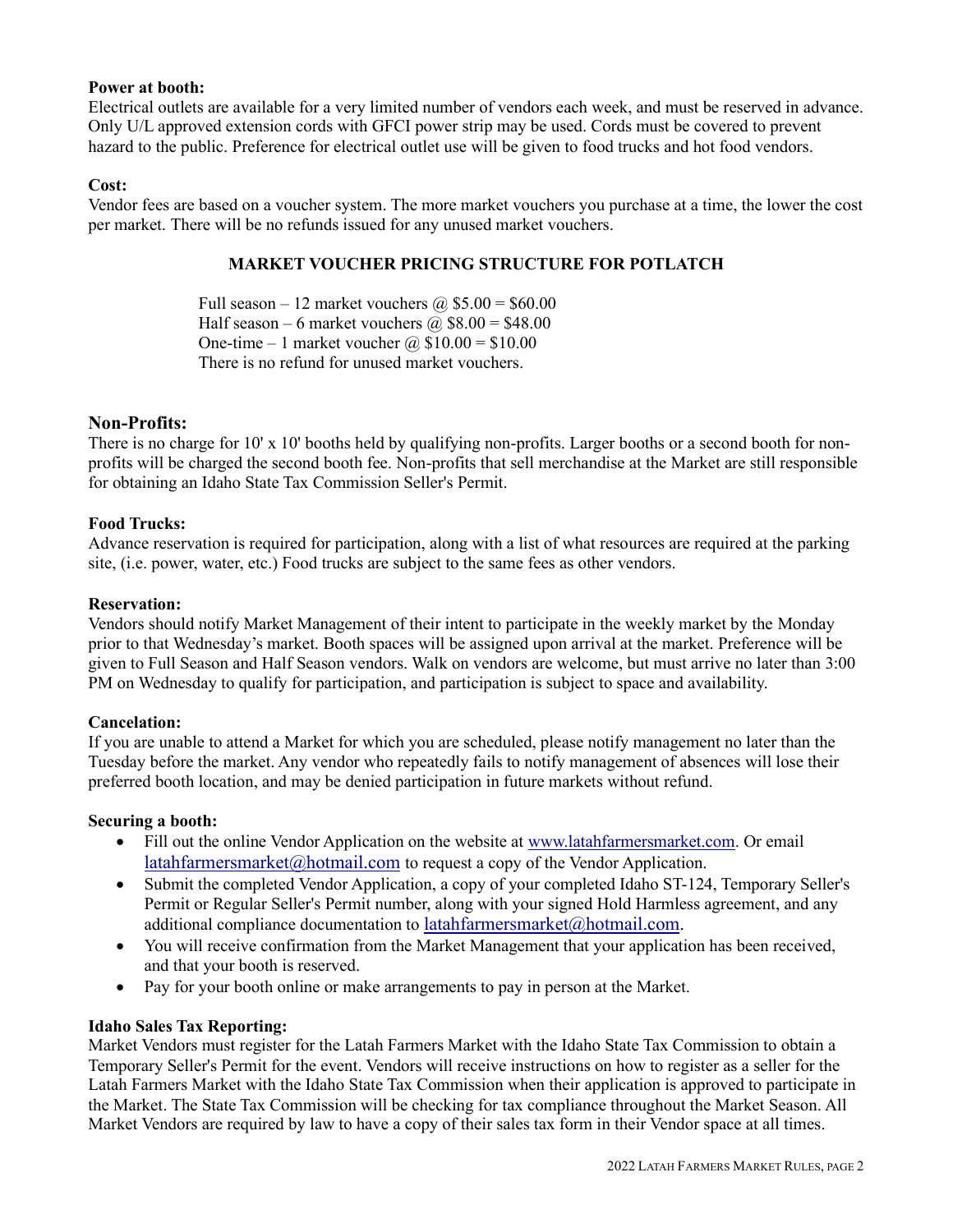Sellers with a Temporary Sellers Permit must report sales to the Tax Commission within15 days of the end of the event they are registered for. Sellers who already have an Idaho Sellers Permit Number must register for the event using their existing permit number, and may report sales according to their normal reporting schedule.  $\underline{A}$ Market space will not be assigned to a vendor without either a Temporary or Regular Sellers Permit. Vendors under the age of 18 must name a responsible party over the age of 18 on their permit for the purposes of tax compliance.

# **Public Health Management**

# COMPLIANCE IS YOUR RESPONSIBILITY! KNOW THE LAW!

# **Compliance:**

Each vendor is required to know and adhere to all State, Local, and Federal laws concerning sales tax, licensing, health, safety, food sales, and product handling. Each vendor is required to keep at their booth copies of any applicable licensing or certification necessary by law to offer their specific goods or services for sale as proof of their compliance. Any authorized governing body or regulatory agency has the right to inspect any vendor for compliance.

# **Insurance:**

Vendors should have their own liability and/or product insurance. The Latah Farmers Market, its sponsors, organizers, or managers assume NO responsibility or liability for the products and services offered for sale by independent vendors at the Farmers Market. The Farmers Market offers a list of resources for information on its website as a courtesy to Vendors. Please take responsibility for ensuring your products are compliant and that all certifications have been obtained prior to signing up for the Market. If the Farmers Market management is notified that a vendor is non-compliant, the vendor may be required to forfeit his/her booth fees and lose his/her ability to sell goods at the Farmers Market.

# **COVID-19 Safety:**

DO NOT attend the Farmers Market if you are sick, are experiencing any of the symptoms that are known to be associated with COVID-19, or have been in close contact with a person who has tested positive for COVID-19 within 24 hours of the market. Vendors must keep sanitizing wipes and/or hand sanitizer at their booth and available for use by employees and customers, and to sanitize high-contact areas.

# **Waste:**

Vendors are responsible for their own set-up, clean-up, and safe operation of their space. Vendors will provide their own trash receptacles/bags to manage waste, and must take the waste generated at their booth with them at the end of the day.

# **Damages:**

Vendors assume responsibility for any damages directly resulting from their use of the Facility.

# **Additional Market Guidelines**

# **Food:**

Vendors who offer prepared foods must make these items in accordance with local and state regulations. State Code requires the use of commercial kitchens to prepare certain foods. Hot food vendors selling food intended to be consumed immediately are subject to Idaho Department of Health temporary food establishment regulations as well as local fire code. If using open flame cooking appliances, vendor must have a working fire extinguisher on site and a flame retardant booth canopy.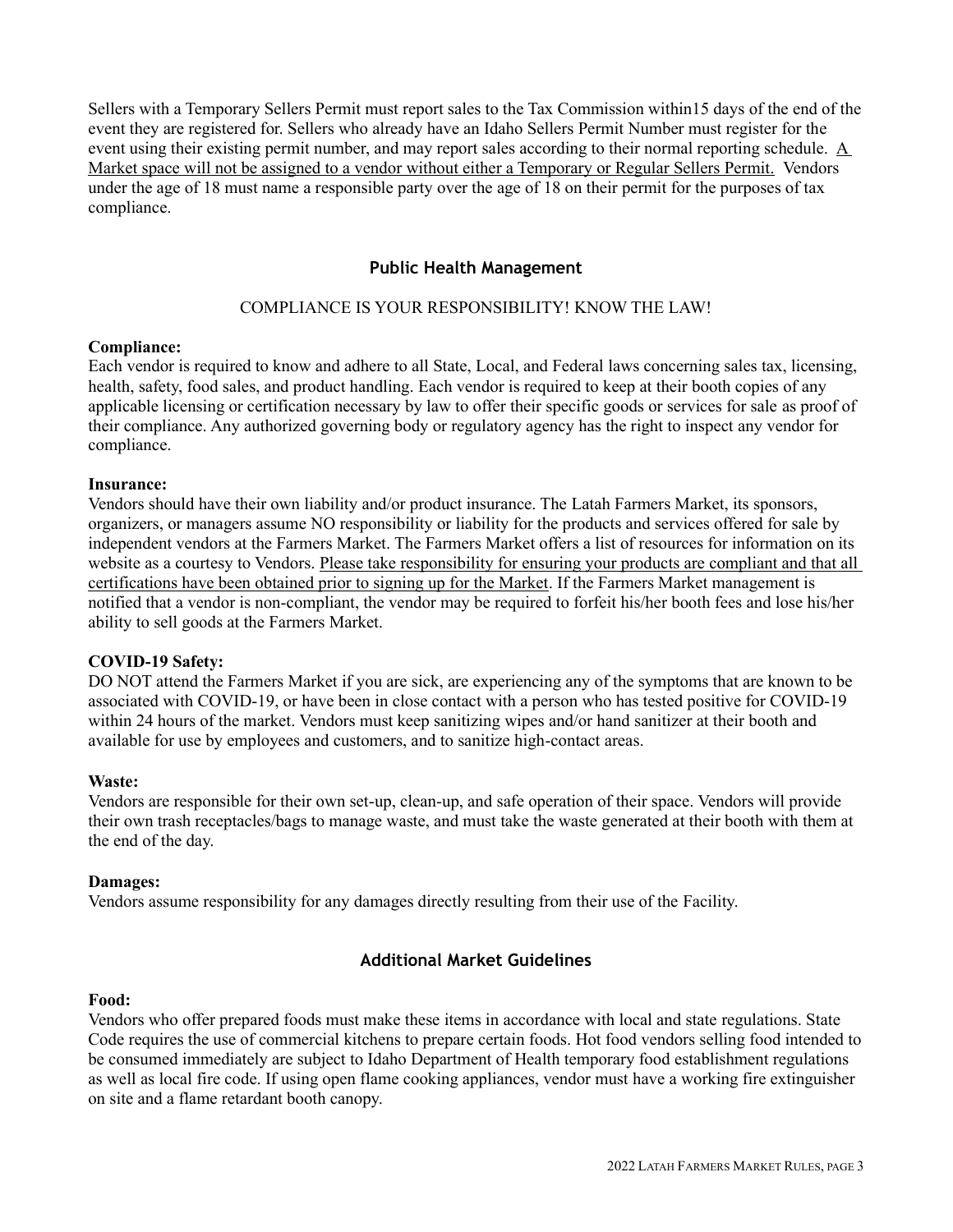# **Organic or special labels**:

Vendor must provide proof of certification in order to advertise a product as certified by any third party, i.e. "Organic", "Certified Humanely Raised", "Certified Grass Fed". No products may be labeled "ORGANIC" unless Vendor has an Idaho Health Department Organic Certificate.

# **Samples:**

Produce samples must be cut at Market and individually packaged in a manner to prevent contact by anyone other than the intended consumer. Please provide a trash receptacle for sample rubbish. Absolutely no samples may be offered of high-risk foods. See Department of Health and Welfare for a list of high-risk food.

# **Low-Risk Cottage Foods:**

The Idaho Department of Health keeps a list of low-risk "Cottage Foods" which can be viewed at [www.foodsafety.idaho.gov.](http://www.foodsafety.idaho.gov/) These foods may be produced in a home kitchen and sold at the Market. To determine if your product qualifies, contact the local Health and Welfare office or complete the Cottage Food Risk Assessment Form on the Idaho Health and Welfare website. Foods that do not qualify as Cottage Foods may only be sold when they have been produced in an approved commercial kitchen.

# **Eggs:**

Eggs must be cleaned and kept in a cooler with a temperature no higher than 45**°**, and cartons should be dated and labeled with producer's name, phone number and address, and the words "UNGRADED EGGS".

# **Nursery Plants:**

Plants and starts may be sold without a license as long as the annual sales are under \$500.00.

# **Selling by weight:**

Products sold by weight must be weighed on a scale certified by the Idaho Department of Weights and Measures **(208) 332-8690.** Vendors must display the Certification from the Idaho Department of Weights and Measures in a clearly visible space within the booth. Alternatively, items may be sold individually, by the bunch, or by the bag if a scale is not available.

# **Respect and Language:**

Be courteous and respectful to customers and other Vendors. Being disrespectful to customers, park patrons or other Vendors will not be tolerated. Foul and inappropriate language at the Market will not be tolerated. The Market is a community centered, family-friendly event and everyone is responsible for their behavior.

# **Smoking/Vaping:**

Smoking and/or vaping is not permitted in the Vendor or food areas. Please be respectful to the non-smokers around you and use another area of the park or sidewalk for smoking.

# **Animals:**

Animals are not permitted inside the Depot or on the Depot platforms. All animals must be contained, and under direct control of their owner/handler at all times, and vendor is responsible for cleaning up after their animals. Any loose, uncontrolled, loud or unruly animals will be required to leave.

# **Consent with Rules:**

Participation in the 2022 Latah Farmers Market is voluntary and as such, any Vendor's participation will be construed as his/her consent to abide by and uphold the 2022 Latah Farmers Market Rules. Rules are subject to change with or without notice. The most current copy of the Rules will be posted on the Farmers Market website at [www.latahfarmersmarket.com.](http://www.latahfarmersmarket.com/)